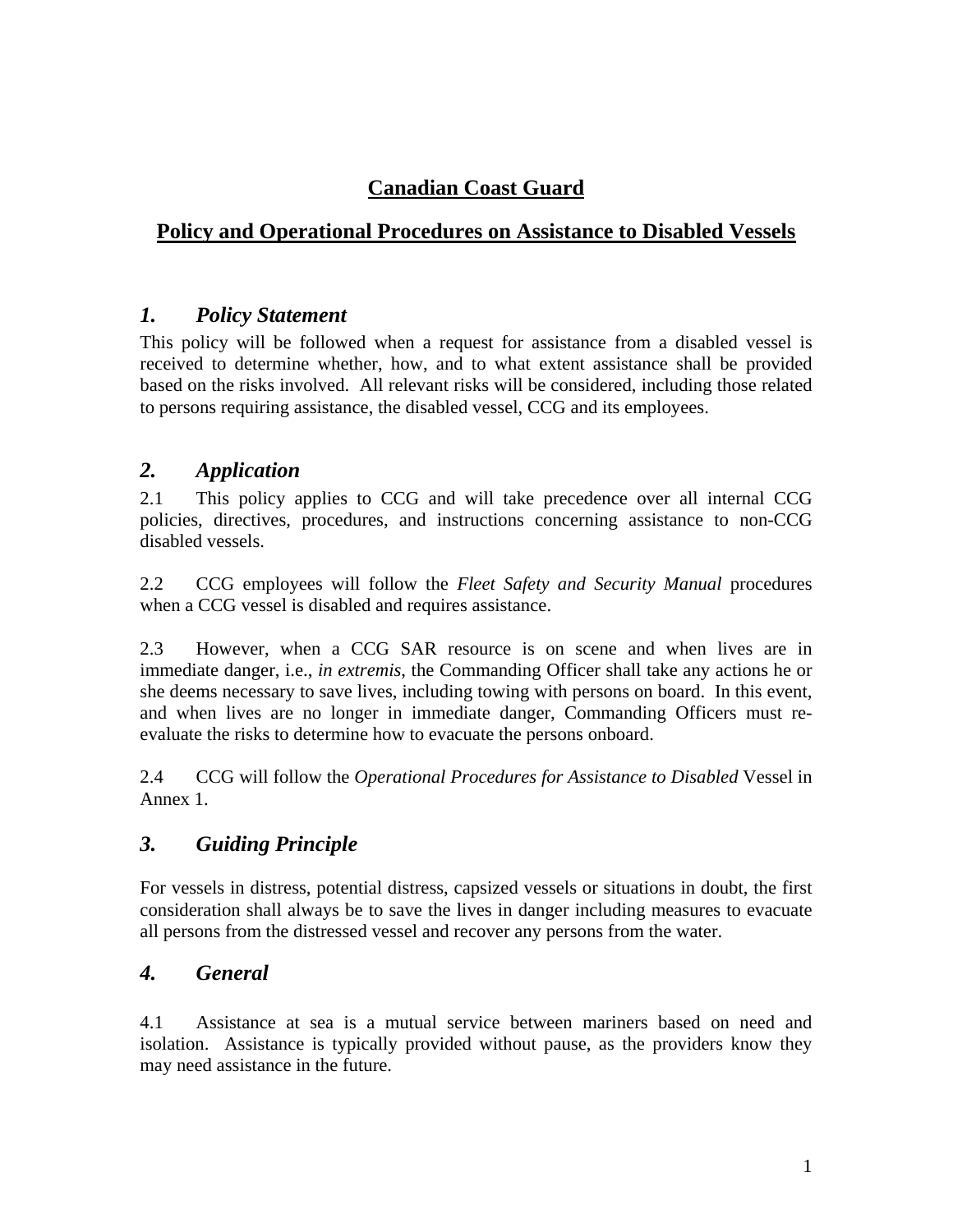4.2 Given the foregoing, it is recognized that the timely provision of technical assistance to, or towing of, disabled vessels can be an effective way of meeting the national search and rescue (SAR) objective of preventing loss of life and injury.

4.3 However, CCG will not assist disabled vessels merely on request and will not compete with commercial or private interests to provide assistance. Some incidents that involve CCG resources or the use of the SAR system are either preventable or unreasonable given limited resources that are available to respond to more serious incidents. Furthermore, they may place responders in unnecessary danger.

4.4 Resources of CCG will not be tasked nor provide a tow to disabled vessels for the sole purpose of transiting from one place of refuge to another.

4.5 If a disabled vessel requesting assistance refuses commercial or private assistance when available, this shall be considered a cancellation of the initial request for assistance. CCG will notify the master of the disabled vessel accordingly.

4.6 If a disabled vessel refuses to evacuate when the Commanding Officer of the mobile facility responding requires the personnel to evacuate, this shall be considered a cancellation of the initial request for assistance. CCG will notify the master of the disabled vessel accordingly.

4.7 CCG Pollution Response Officers have broad powers under the *Canada Shipping Act, 2001* to address the threat or discharge of pollutants in Canadian waters and EEZ. Pollution Response Officers are authorized to take a wide variety of actions to remove or reduce the threat of marine pollution.

4.8 CCG employees involved in the provision of assistance are not personally liable for any death, injury or property damage that could occur as a result of the assistance operation if they exercised due diligence and acted in good faith, within the responsibilities attached to their position, and within the mandate of CCG.

# *5. Interpretation*

It is required to refer to Annex 2, "Terminology", for definitions of some terms used in this policy.

# *6. Enquiries*

General enquiries to this policy shall be directed to the Manager, Search and Rescue, Maritime Services, at infopol@dfo-mpo.gc.ca or by telephone at 613-990-3119.

> Marc Grégoire Commissioner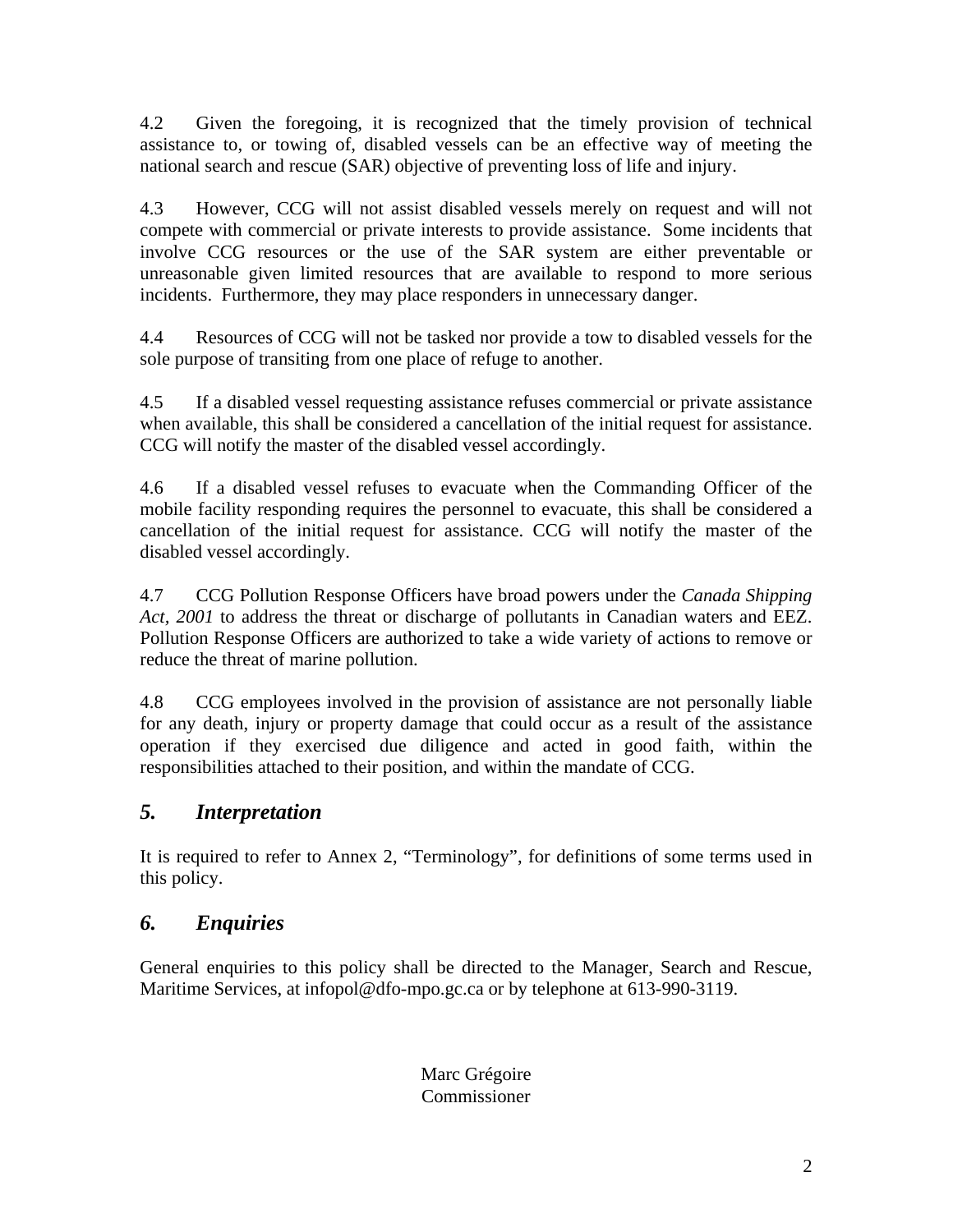### **Annex 1**

# **Operational Procedures for Assistance to Disabled Vessels**

### *1. Assistance to a Vessel in Distress or when Status in Doubt*

1.1 If time and the circumstances allow, the Commanding Officer should consider providing technical assistance before deciding to tow. From time-to-time, the CCG will have to tow vessels in distress. In the ordinary practice of seamanship, towing involves fewer risks to the towed vessel if the towing vessel is smaller or the same size as the towed vessel. Should towing be necessary, the Commanding Officer shall follow the detailed instructions provided in the Fleet Safety and Security Manual.

1.2 When the situation is stabilized, or if additional information is available to determine that the vessel is no longer in distress, any requirements for further assistance shall follow the directives in Section 2 as appropriate.

# *2. Assistance to a Disabled Vessel (i.e. not in Distress)*

# **2.1 IN OPEN WATER**

2.1.1 No waiting period should delay the tasking of any mobile facility to any situation where there is an uncertainty as to the safety of the persons at sea.

2.1.2 When the master of a disabled vessel requesting assistance (non-distress or nonpotential distress) is in direct communication with a Marine Communications and Traffic Services (MCTS) Centre, Regional Operations Centre, or Ice Office and has advised that persons onboard are in no immediate danger, the centre/office shall ensure that the Maritime SAR Mission Co-ordinator (at the Joint Rescue Co-ordination Centre or Maritime Rescue Sub-centre (JRCC/MRSC)) for the area in which the disabled vessel is located is informed and provided with all pertinent information in order for the Maritime SAR Mission Co-ordinator to take the lead. As the vessel is not in distress, sufficient time will be taken to evaluate the request before deciding on a course of action. CCG will not compete with commercial salvage or towing interests and therefore will not tow disabled vessels unless all efforts to obtain commercial or private assistance have been carried-out and have failed to resolve the situation. In general, (refer to Appendix 2 for decision guidance):

1. The Maritime SAR Mission Co-ordinator, normally through the appropriate MCTS Centre, shall advise the owner/operator to make his or her own arrangements for assistance;

2. If the owner/operator is unable or unwilling to secure arrangements for assistance, the Maritime SAR Mission Co-ordinator shall request that the MCTS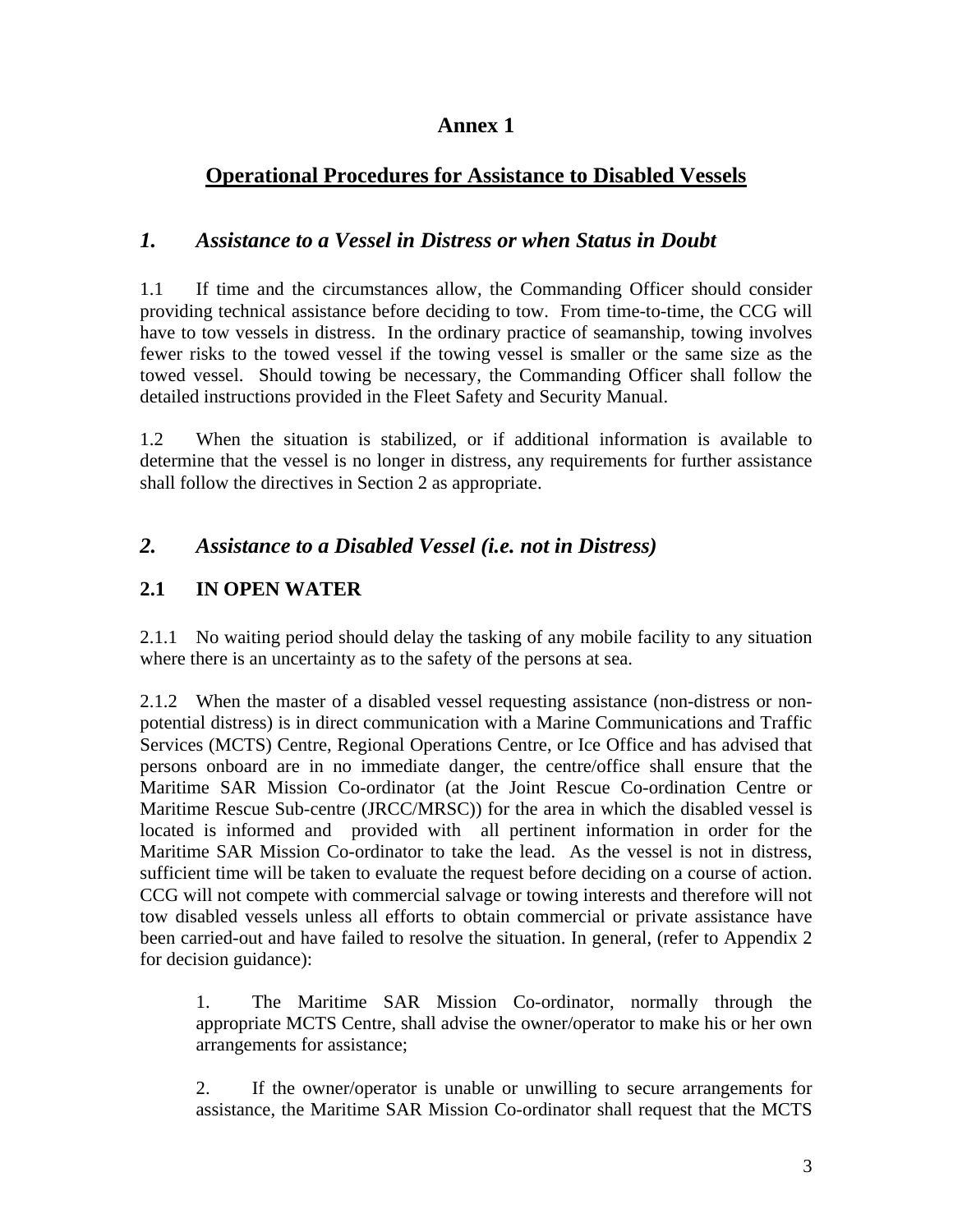Centre issue a Maritime Assistance Request Broadcast (MARB) alerting all private, commercial and vessels of opportunity in the area of the need for assistance and thus giving them the opportunity to provide this assistance;

3. If there is no response to the MARB, in special circumstances, the Maritime SAR Mission Co-ordinator may contact other mobile facilities such as CCG primary SAR units or CCGA to provide an expeditious response;

4. The Maritime SAR Co-ordinator will consult with the Regional Operations Centre if it is determined that assistance will be needed from a CCG vessel not on primary SAR as the tasking may impact other programs. In all cases, when the Maritime SAR Mission Co-ordinator tasks CCG resources they shall provide all pertinent information regarding the vessel requiring assistance and instruct the Commanding Officer to take any reasonable action in order to resolve the situation.

5. The Maritime SAR Mission Co-ordinator through their regional alert network must provide Transport Canada Marine Safety and Transportation Safety Board with details of the incident in order to support actions preventing similar incidents from occurring in the future. Special emphasis should be placed on situations when the SAR Mission Co-ordinator and/or the Commanding Officer of the assisting vessel reasonably believe that the disabled vessel had to be assisted because it was un-seaworthy or otherwise in violation of *Canada Shipping Act, 2001*, and/or the regulations made there under.

2.1.3 Although the Maritime SAR Mission Co-ordinator should not routinely engage in obtaining third party assistance for a disabled vessel, in exceptional circumstances and in complete consultation with the owner/operator of the disabled vessel, the Maritime SAR Mission Co-ordinator may aid in co-ordinating commercial or private assistance. The owner/operator shall be informed and agree that he or she will always remain responsible for any and all costs incurred. It must be made clear to the supplier and the end user of the assisting service that the CCG or the Crown has no contractual or other obligation whatsoever in any arrangement.

2.1.4 Regions are to ensure that CCG Environmental Response and partner agencies, such as Transport Canada Marine Safety and the Transportation Safety Board are informed of the details of requests for assistance according to established protocols. Any requests received by Regional Operations Centre for CCG resources to assist disabled vessels on behalf of partner agencies shall be forwarded to the Assistant Commissioner. The Assistant Commissioner's approval will be required before any CCG resource is tasked to tow disabled vessels of 33 metres or more in length.

2.1.5 For disabled vessels in open water, in order to prevent more serious safety risks from developing, technical assistance may be provided on an as available basis by the CCG only after efforts to obtain commercial or private assistance have been carried out and have failed to resolve the situation.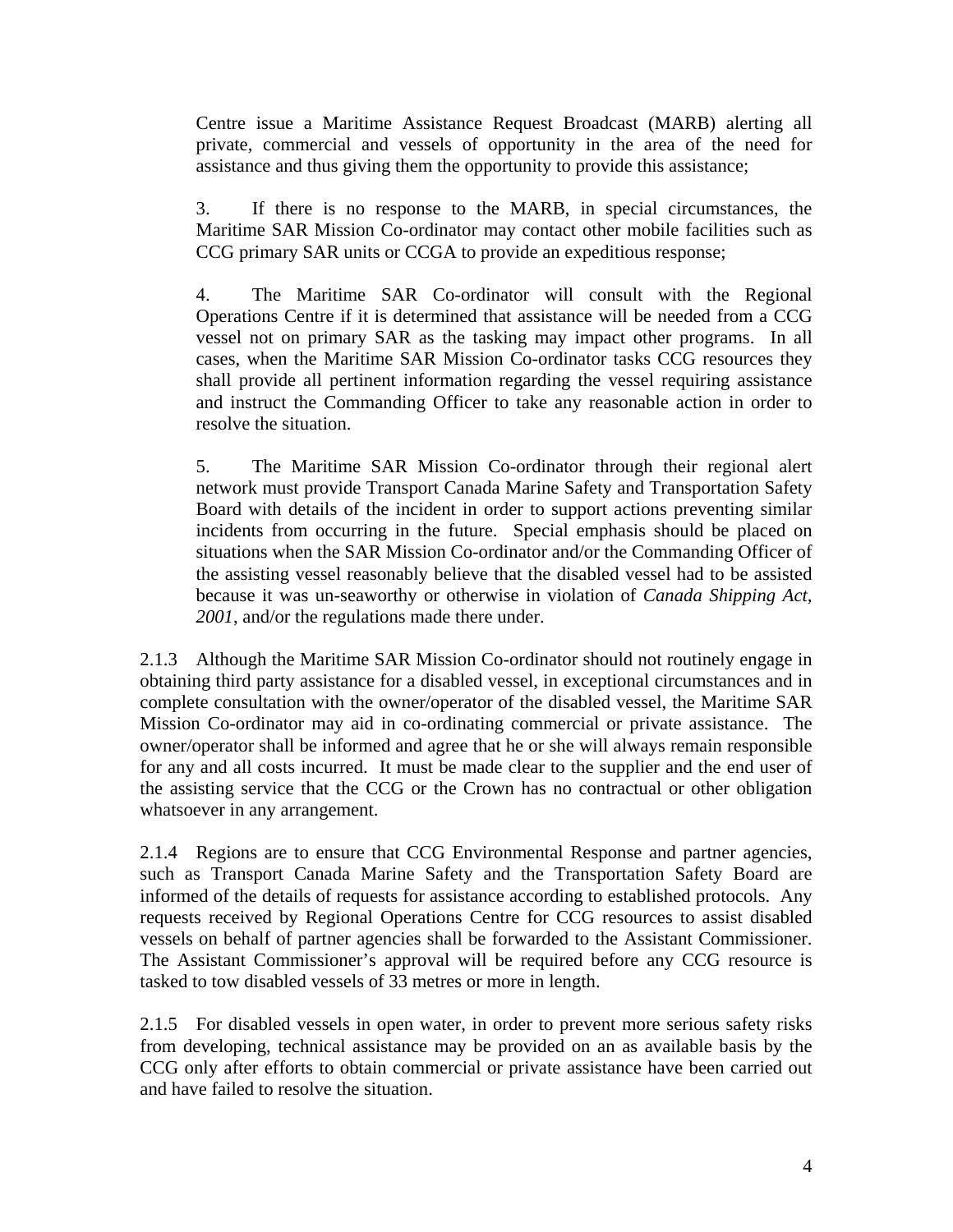2.1.6 In all other situations if time and the circumstances allow, the Commanding Officer should consider providing technical assistance before deciding to tow. Any technical assistance, such as fuel or provisions transferred to the disabled vessel, will be strictly on account of the owner/operator of that vessel. From time-to-time the CCG will have to tow disabled vessels. In the ordinary practice of seamen towing involves fewer risks to the towed vessel if the towing vessel is smaller or the same size as the towed vessel. Should towing be necessary, Commanding Officers shall follow detailed instructions in the Fleet Safety and Security Manual. In general, the Commanding Officer shall provide a copy and formally explain to the master or person in charge of the disabled vessel written towing conditions (see Appendix 1). The Commanding Officer shall also discuss the risks of towing and CCG expectations during the tow.

2.1.7 When any CCG resource has a disabled vessel under tow and commercial or private assistance arrives on-scene, the Commanding Officer shall hand over the tow to the commercial/private vessel provided it appears capable and the transfer can be conducted safely.

2.1.8 Requests to use a CCG resource to engage in salvage operations of vessels, outside of a SAR operation, with no persons on board shall be carefully assessed prior to authorization by the Assistant Commissioner. Since salvage is normally the responsibility of the vessel owner, the status of the owner must be determined to be unknown, unwilling or unable. Recovery of an abandoned vessel including towing to a place of refuge should be made under the CCG Environmental Response mandate.

2.1.9 Should a disabled vessel be towed by a CCG resource the towing operation should always be to the nearest place of refuge or to a rendez-vous position where the tow can be safely transferred to commercial or private mobile facilities. In all cases, the Commanding Officer shall record the date and time when the SAR operation ended i.e., when the persons aboard the disabled vessel have been transferred to a safe place and the time when they started the disabled vessel operation under CCG Environmental Response mandate in the log book.

2.1.10 On arrival at the place of refuge, it is not the responsibility of the CCG resource to secure the disabled vessel. However, the Commanding Officer may take such action as is necessary, having due regard for the circumstances of the case, to ensure that the disabled vessel is safely secured or anchored.

2.1.11 Commanding Officers may have to cast off the tow in order to respond to a distress situation or incident of a more serious nature. In instances when the persons onboard the disabled vessel consider themselves to be in potential danger and wish to abandon, the Commanding Officer of the CCG resource should consider the risks and if prudent to do so, evacuate these persons and continue on with the more serious incident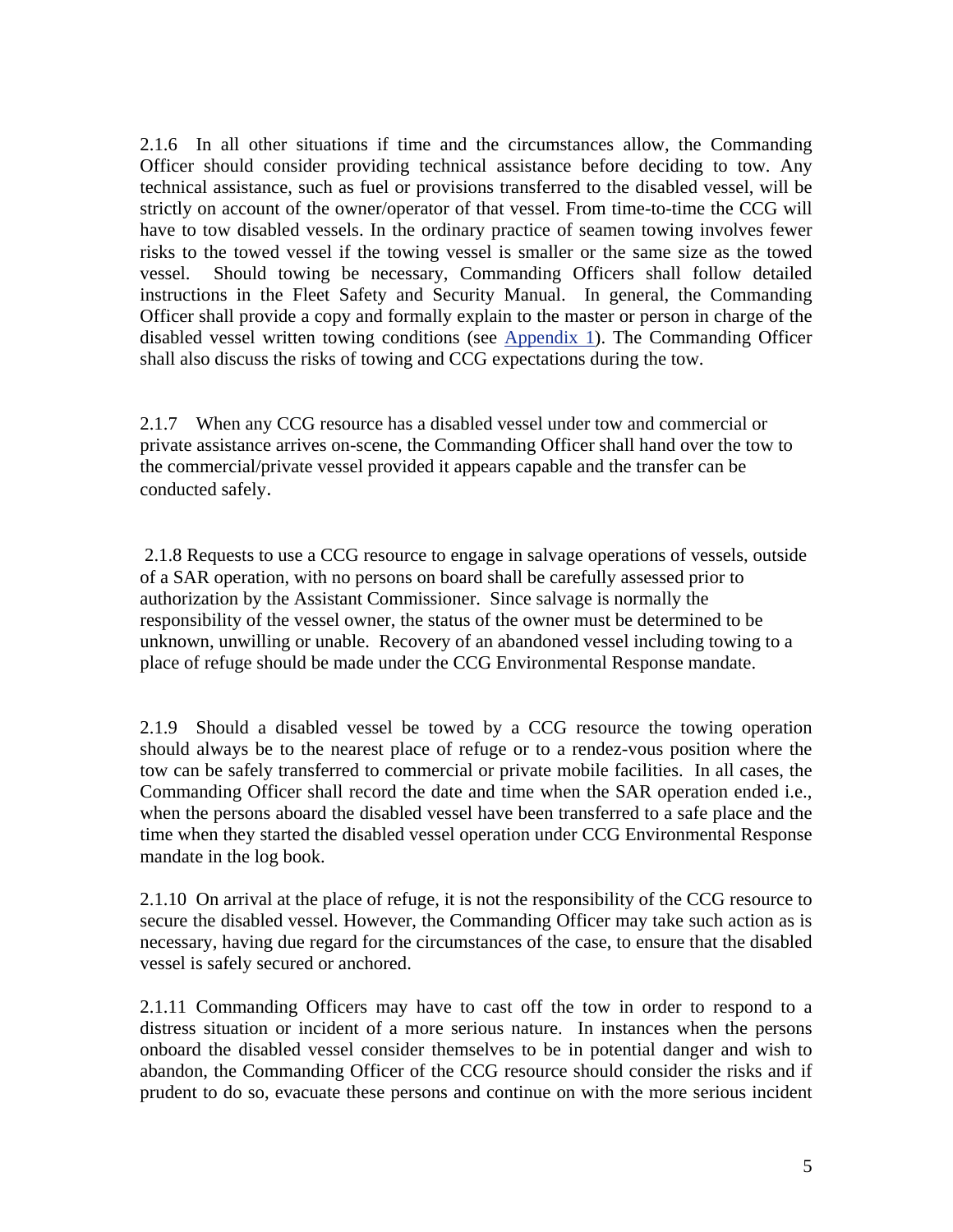with the knowledge that these persons may have to remain onboard the CCG resource for an extended period. The Commanding Officer shall notify the JRCC/MRSC of the action taken.

### *2.2 When ice is present*

2.2.1 The provisions of this paragraph 2.2 apply in addition to the provisions of paragraph 2.1.

2.2.2 In the ordinary practice of seamanship, towing involves fewer risks to the towed vessel if the towing vessel is smaller or the same size as the towed vessel. When ice is present, CCG resources are generally much larger than the disabled vessel, thus due care and attention must be exercised. Tasking smaller vessels to tow a disabled vessel of similar size is an option preferable to tasking a larger CCG ship. Additional consideration should be given to the possibility of using a larger CCG ship to escort the towing vessel and its tow through the ice.

2.2.3 Therefore, given the considerations in paragraph 2.2.2 for disabled vessels when ice is present, the CCG will not tow small vessels of less than 33 metres in length with persons onboard. Instead, other options to be considered to render assistance include, but are not limited to the following:

- .1 provide assistance to find alternate towing arrangements and standby to provide icebreaker escort for the tow if required;
- .2 standby until ice conditions improve;
- .3 render onboard technical assistance;
- .4 assist crew to transfer to a safe place and tow with no persons onboard; or,
- .5 as a last resort, assist crew to abandon vessel, transfer them to a safe place, leave the unoccupied vessel and depart the area.

### *3. Towing instructions and conditions*

In all situations where towing is appropriate, and as far as safely feasible in the circumstances, the Commanding Officer of the responding CCG unit shall instruct the master or person in charge of the assisted vessel on the towing operation that is contemplated, its risks and CCG expectations during the tow. The master or person in charge of the assisted vessel shall confirm his or her understanding of the instructions and risks, and agree to the conditions of the towing operation. If safely feasible, the Commanding Officer of the responding CCG unit shall obtain a signature of the *Towing Conditions and Understanding* (see Appendix 1).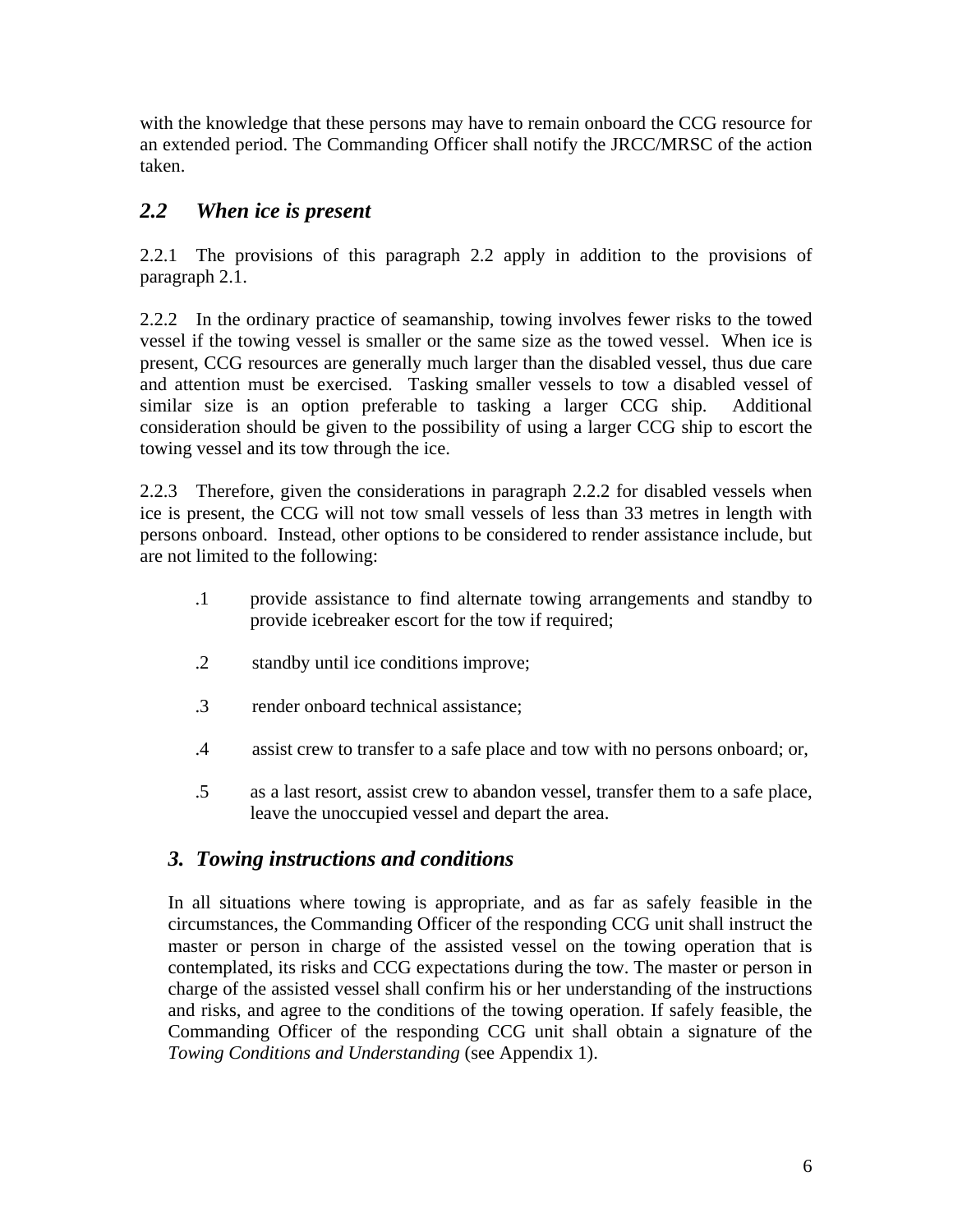# **Annex 2**

# **Terminology**

The following terms used in this document have the following meanings:

| <b>Distress</b>        | A search and rescue incident where there is a reasonable                 |
|------------------------|--------------------------------------------------------------------------|
|                        | certainty that one or more individuals are threatened by grave           |
|                        | and imminent danger and require immediate assistance.                    |
|                        | (Détresse)                                                               |
| <b>Uncertainty</b>     | Uncertainty phase exists during a search and rescue incident             |
|                        | when: there is doubt regarding the safety of a vessel or                 |
|                        | persons on board, a vessel has been reported overdue at                  |
|                        | destination, or a vessel has failed to make an expected                  |
|                        | position report. (Incertitude)                                           |
| <b>Alert</b>           | Alert phase exists during a search and rescue incident when:             |
|                        | there is apprehension regarding the safety of a vessel or the            |
|                        | persons on board, following the uncertainty phase, attempts to           |
|                        | establish contact with the vessel have failed and inquiries              |
|                        | addressed to other appropriate sources have been                         |
|                        | unsuccessful, or information has been received indicating that           |
|                        | the operational efficiency of a vessel is impaired but not to the        |
|                        | extent that a distress situation is likely. (Alerte)                     |
| <b>Disabled</b>        | A situation wherein a vessel afloat is not in distress or                |
|                        | immediate danger has lost all means of propulsion, steering or           |
|                        | control to such a degree as to be incapable of proceeding to             |
|                        | safety without assistance. (Désemparé)                                   |
| When ice is present    | All types of ice greater than 10 cm thick (nilas, brash, pancake         |
|                        | ice formation) located in the immediate vicinity of the                  |
|                        | disabled vessel. (En présence de glace)                                  |
| Place of refuge        | A place where a ship in need of assistance can take action to            |
|                        | enable it to stabilize its condition and reduce the hazards to           |
|                        | navigation, and to protect human life and the environment <sup>1</sup> . |
|                        | (Lieu de refuge)                                                         |
| <b>Mobile Facility</b> | Any aircraft, vessel or other craft which may be called upon             |
|                        | to use to support SAR operations and may need to perform                 |
|                        | on-scene coordinator functions for multiple facilities in the            |
|                        | vicinity of a distress situation.                                        |

 1 International Maritime Organization, A.949(23).1.19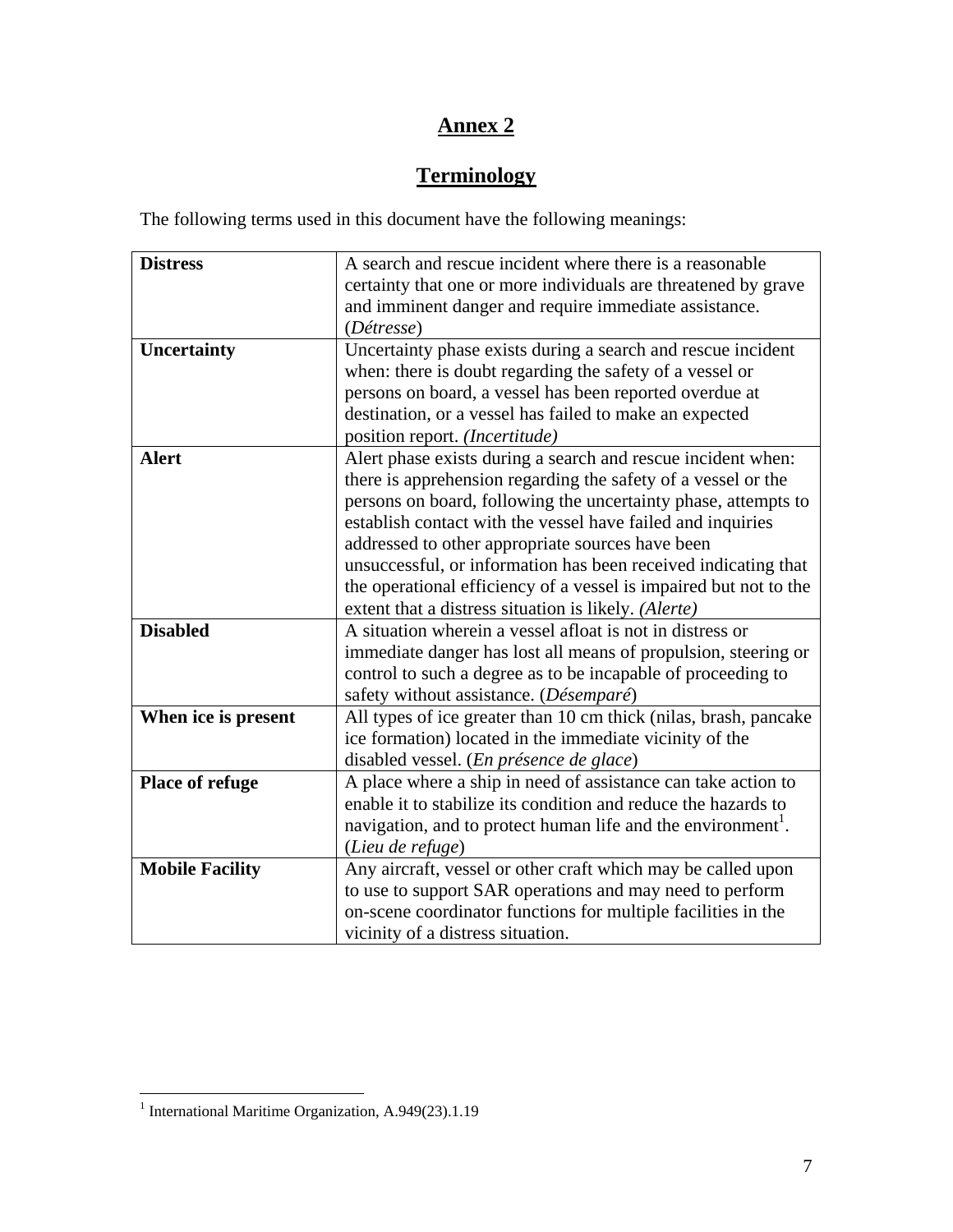#### **APPENDIX 1**

#### **TOWING CONDITIONS AND UNDERSTANDING**

I, the undersigned \_\_\_\_\_\_\_\_\_\_\_\_\_\_\_\_\_\_\_\_\_\_\_\_\_\_\_\_ declare being the owner/operator/master/person in charge of the \_\_\_\_\_\_\_\_\_\_\_\_\_\_\_\_\_\_\_\_\_\_\_\_\_\_\_\_\_\_\_\_\_\_ registered under the official number or registration or license number Latter and the Canadian Coast Guard Ship \_\_\_\_\_\_\_\_\_\_\_\_\_\_\_\_\_\_\_\_\_\_\_\_\_\_\_ (hereinafter: the "Search and Rescue Unit or SAR Unit") provide my disabled vessel with towing assistance.

In doing so, I declare being of sound body and mind and perfectly aware of the dangers and risks of a towing operation, for myself, for all persons on board the vessel, and for the vessel and its equipment.

I confirm that the Search and Rescue Unit has informed me of the details of the intended towing operation and the SAR Unit expectations from my vessel during the operation, including the requirement not to undertake any manoeuver or apply the engine or rudder unless it is ordered by the SAR Unit or the SAR Unit has been informed and agreed to the manoeuver.

I confirm that I am responsible for the safety of the crew and passengers onboard my disabled vessel and that I will take all reasonable steps to ensure their safety during towing operation.

In addition, I have been informed of, and agree to the following:

- The towing operation will be to the nearest place of refuge, or to a rendez-vous position where the tow can be safely transferred;
- If there is a more serious situation elsewhere, the towline will be released or transferred and the towing operation will be ended immediately;
- The SAR Unit may release the towline and end the towing operation if such operation poses risks to its safety or the safety of its crew;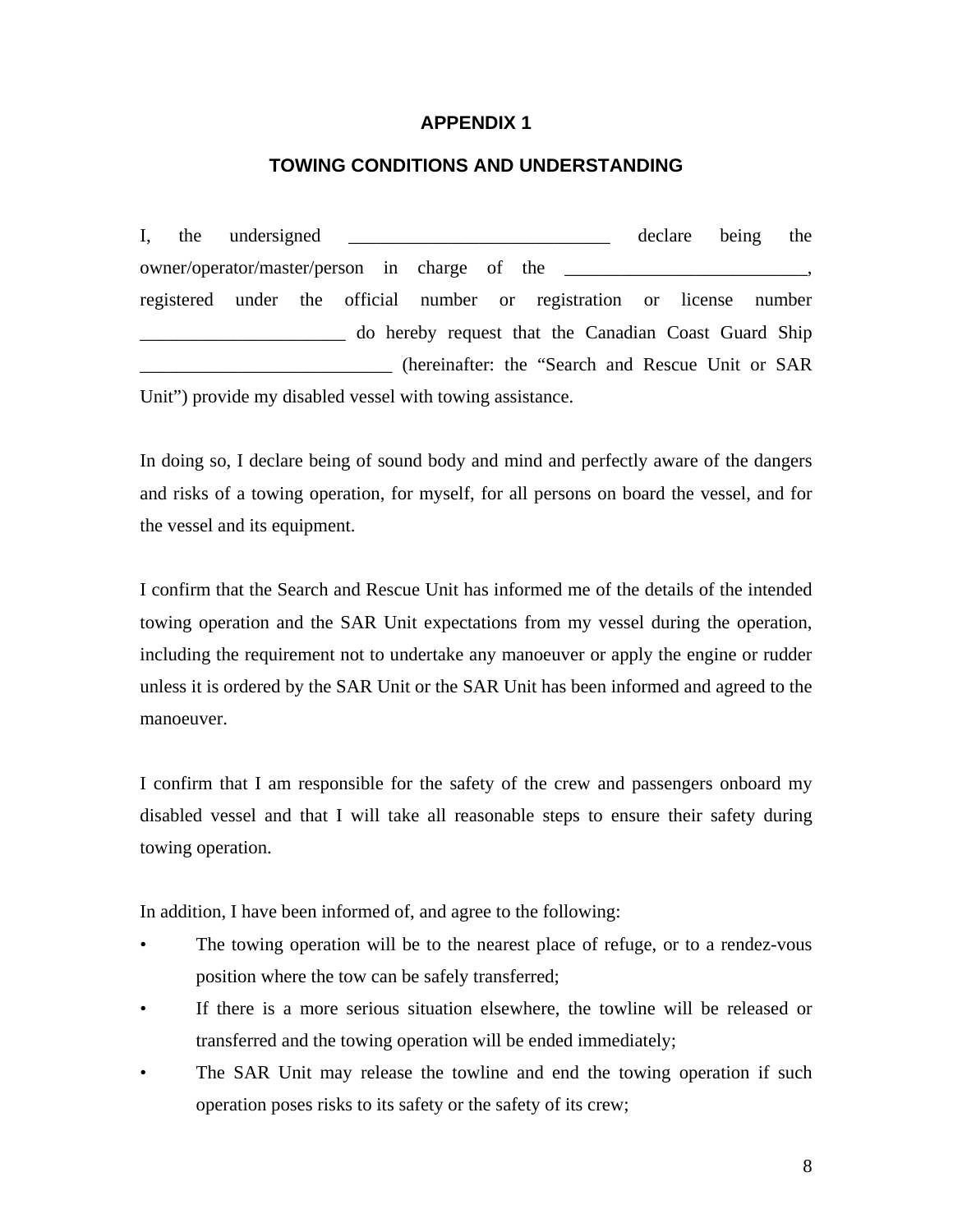- If adequate commercial assistance reaches the scene, the SAR Unit may hand over the tow. I will be liable to any charges from that commercial resource;
- Upon arrival at the nearest place of refuge, the SAR Unit will release the towline and depart and it will be my responsibility to secure my own vessel; and,
- the Canadian Coast Guard, the Department of Fisheries and Oceans Canada, the Government of Canada, Her Majesty the Queen in right of Canada and any of their employees or servants are not liable for damages suffered by my vessel, any of its equipment, its owner, master, operator, person in charge, crew or passengers, if the towing operation has to be abandoned, or if damages occurred despite the exercise of due diligence and good seamanship practices of the master and crew of the Search and Rescue Unit.

| Print Name:       |  |
|-------------------|--|
| Signature:        |  |
| Date:             |  |
| Witness (if any): |  |

#### Note to the Commanding Officer of the SAR Unit:

If the circumstances do not allow the signature of this document, it should be read to the master or person in charge of the disabled vessel by radio, and their verbal acceptance of this agreement and waiver should be noted in the SAR Unit's logbook. Any electronic recordings of the conversation and agreement shall be retained and safeguarded according to established policy and procedures. In some circumstances it may be preferable to have MCTS communicate with the disabled vessel. Commanding Officers should discuss the circumstances with the MCTS Officer as appropriate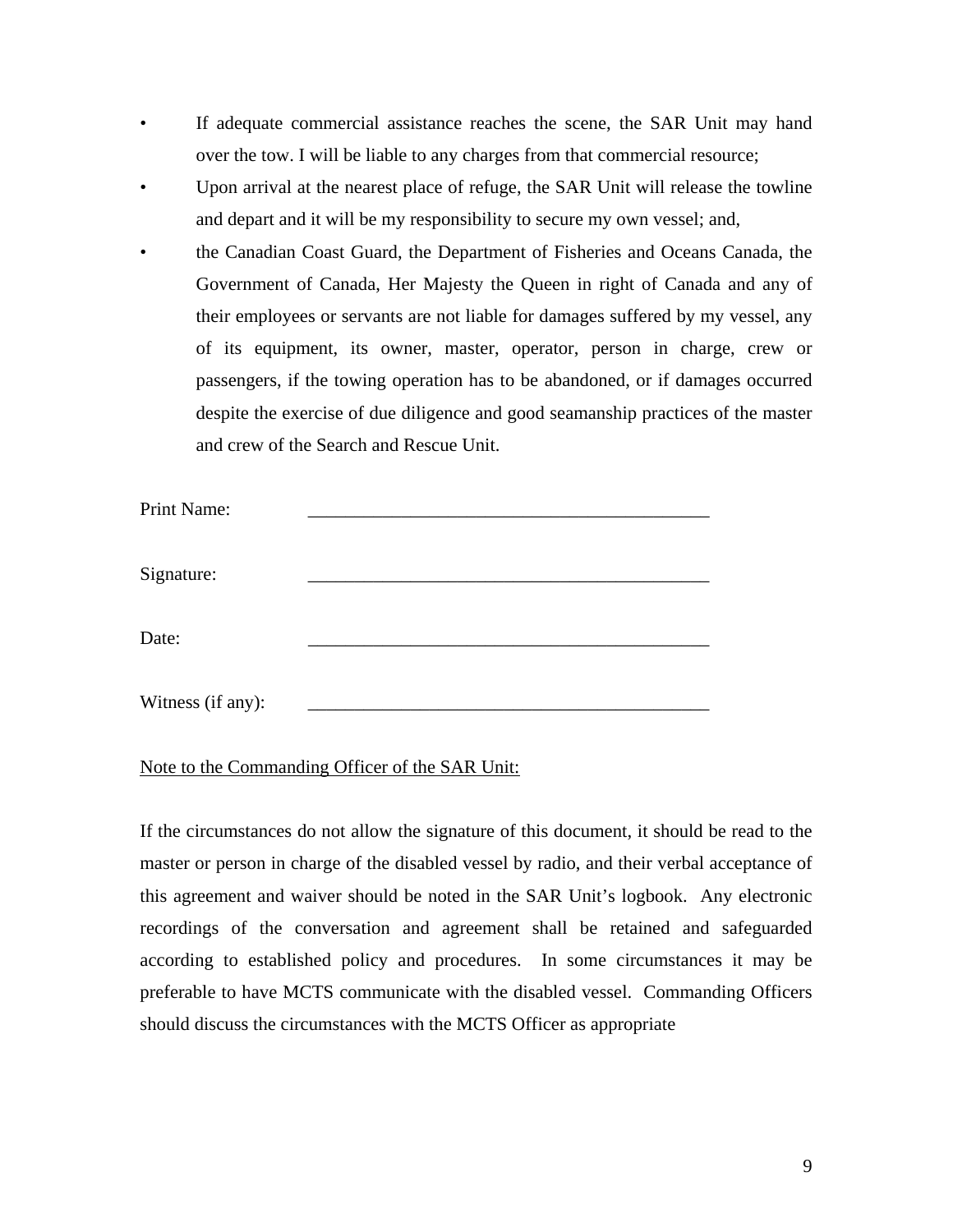#### **APPENDIX 2 – TOWING DECISION FLOW CHART**

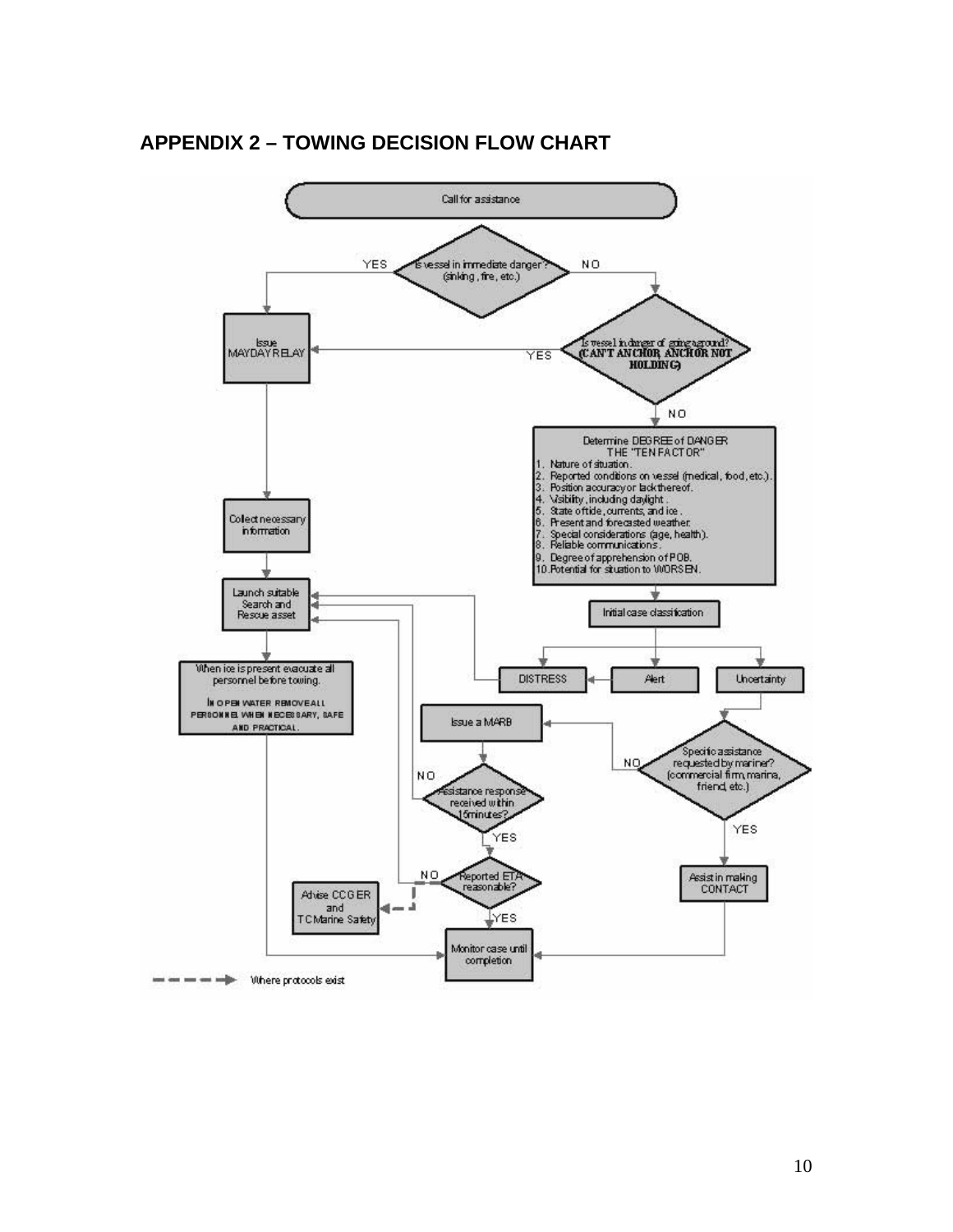#### **REFERENCES**

Canadian Coast Guard Report on events related to the capsizing & sinking of *L'Acadien II* off the coast of Cape Breton 28//29 March 2008.

Transportation Safety Board Marine Investigation Report M08M0010: Capsizing while under tow - Small Fishing Vessel *L'Acadien II*, 18nm Southeast of Cape North, Cape Breton Island, Nova Scotia 29 March 2008.

Department of National Defence Search and Rescue Operation Report: *F/V L'Acadien II*  $-$  Case H2008-00319 March  $28^{th}/29^{th}$ , 2008.

Transportation Safety Board Marine Investigation Report M05L0036: Ice damage and subsequent sinking - Fishing Vessel *Justin Moff,* The Magdelan Islands, Quebec, 29 March 2005.

Transportation Safety Board Marine Investigation Report M97L0021: Sinking of the Fishing Vessel *Gilbert D* off Îles de la Madeleine, Quebec on 16 March 1997.

Canadian Coast Guard Report Investigation on the Loss of the F/V *Angela and Brothers*.

Canadian Coast Guard Fleet Safety and Security Manual DFO 5737

National SAR Manual B-GA-209-001/DFO 5449: 7.14 (soon to be replaced by: IAMSAR Manual, Volume IV, Canadian SAR Manual)

Canadian Coast Guard Ice Navigation in Canadian Waters

Transport Canada National Place of Refuge Contingency Plan (PORCP) TP 14707 (07/2007)

Transport Canada Safety of Towed Ships and Other Floating Objects, SSB 13/88

Transport Canada Towboats - Dangers Associated with Girding, SSB 13/94

Transport Canada DRAFT, Arctic Waters Towing Guidelines, TCMS, P&N, April 2000

International Maritime Organization Guidelines for Safe Ocean Towing MSC/Circ 884 Dec 1998

International Maritime Organization Guidelines on the Safety of Towed Ships & other Floating Objects, including Installations, Structures, & Platforms at Sea Res A.765(18) Nov 1993